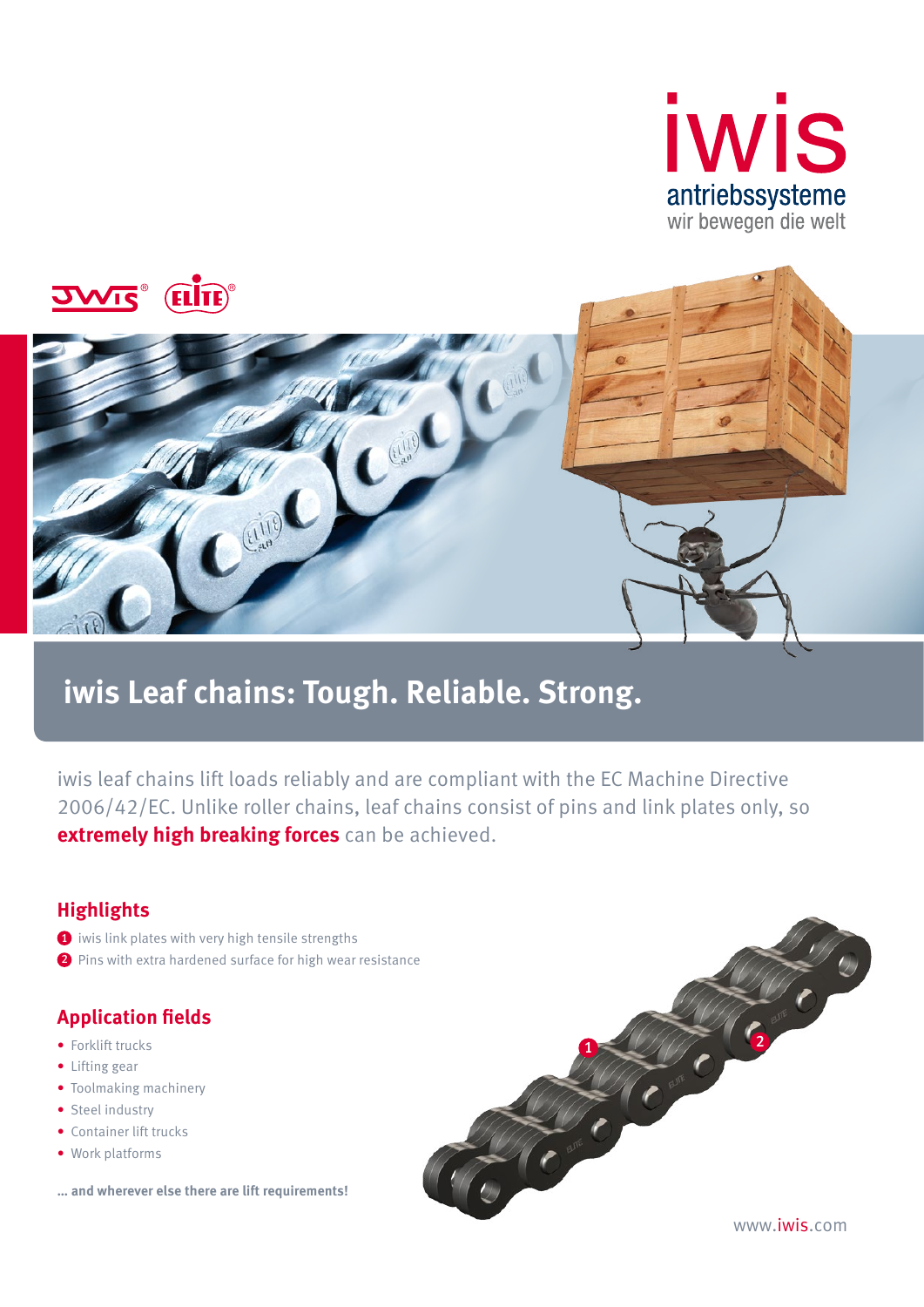



- Precision-formed, heat-treated and shot-peened link plates with optimised geometry
- Higher breaking forces achieved by optimised plate thickness
- Improved press-fitting of pins and outer plates for higher fatigue strength
- Link plates with a particularly high contact ratio
- Pins with hardened surfaces for increased wear resistance
- Special versions manufactured to works standards available
- Different pear drops and anchor bolts possible
- Wide range of products

iwis leaf chains are compliant with **EC Machine Directive 2006/42/EC**

## **Highlights Highlights Research and development**

iwis has been working for more than 15 years on the research and development of new leaf chains. We combine up-to-the-minute technology and assembly processes with optimum materials, coatings and geometry to constantly improve the technical characteristics of our products.

Our chains are designed in close collaboration with end users and are available from different iwis production sites.

#### **We offer the following customer services on request:**

- Wear analysis
- Fatigue strength analysis
- Tensile load analysis
- Technical assessment tool available

**We use in-house developed test stands and methods to assure quality.**

## **Examples of special versions**



**FL634b 3/8"** with reinforced link plates



**FL834b** with customer-specific pear drop links



**FL844b** with connection to roller chain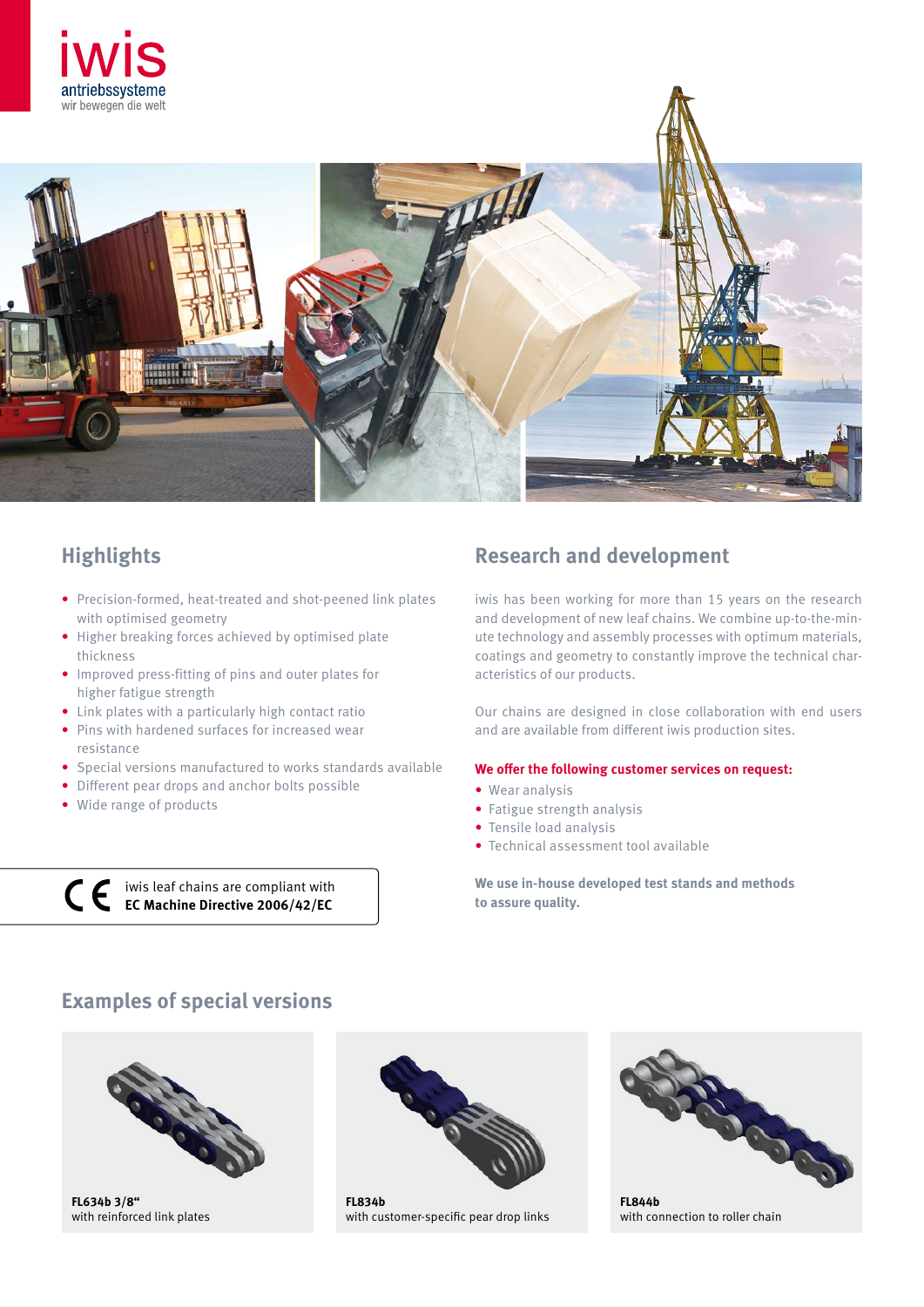



## **iwis standard leaf chain program**

## **Series LH [BL]**

reinforced design, in accordance with American standard (ISO 4347 and DIN 8152)

**Series LL [F]**

lightweight design, in accordance with European standard (ISO 4347 and DIN 8152)

 $2x2$   $2x3$   $3x4$   $4x4$   $4x6$   $6x6$   $8x8$   $2x2$   $2x3$   $3x4$   $4x4$   $4x6$   $6x6$   $8x8$   $2x2$   $2x3$   $3x4$   $4x4$   $4x6$   $6x6$   $8x8$ 

### **Series AL**

lightweight design, in accordance with American (dimensions as per DIN 8188)



**Type F2544 KS 105 / \*LL1644F1 Type BL633 KS / \*BL623F3**



**Type BL866 KS104 / \*BL 866F1**

Please refer to the ELITE main catalogue and the JWIS main catalogue for more information about our leaf chains